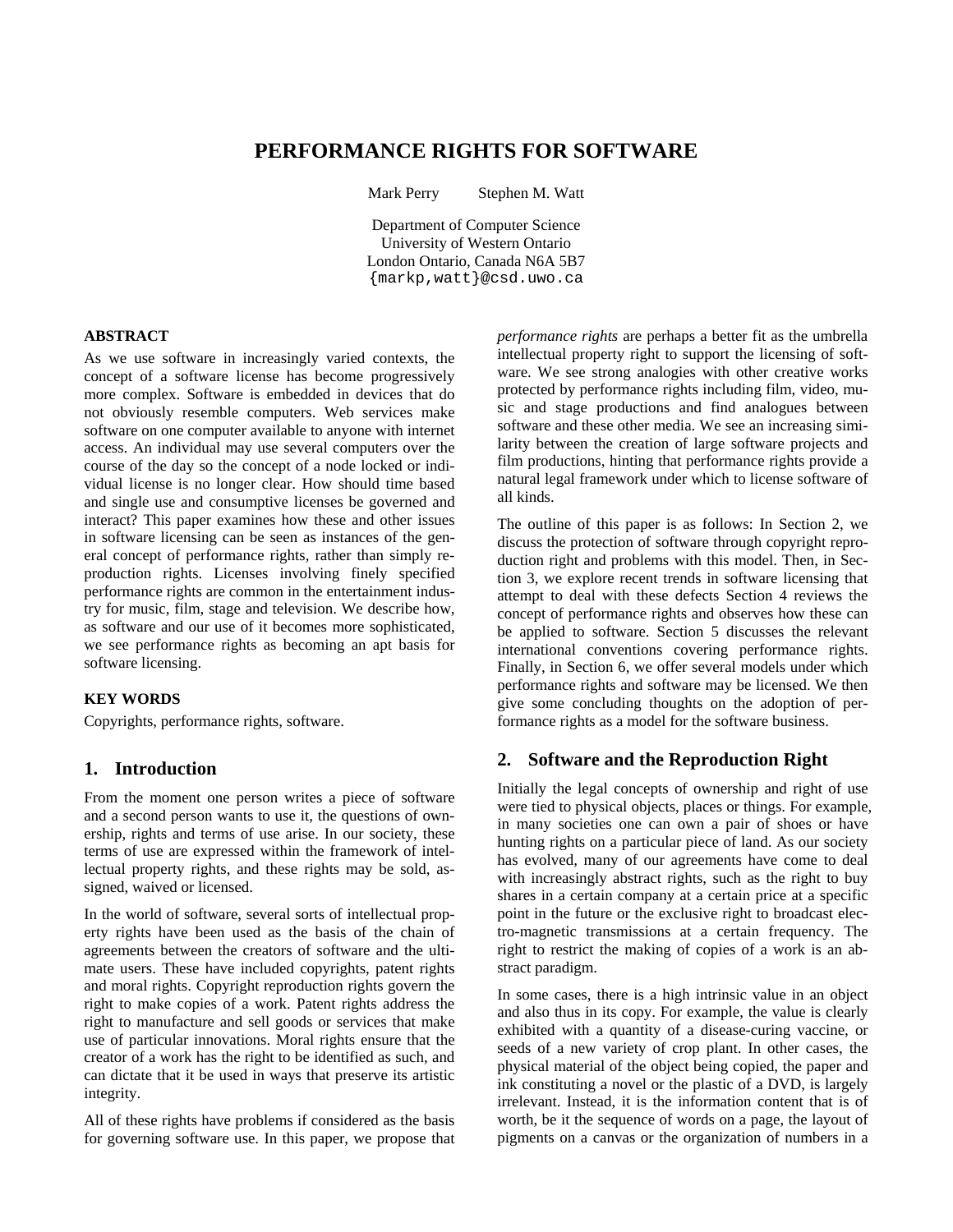computer program. Though of social value, there is little economic value in information where reproduction and transaction costs approach zero, but there are many reasons to give information such value by protecting it and creating an artificial scarcity. $[1]$  $[1]$  $[1]$  The utilitarian perspective, for example, justifies copyright protection to stimulate the creativity and effort that goes into making the original expression.

Before the invention of the printing press, the act of copying a written work was not only labour intensive, but also the raw materials required for the copy held significant value. Now, for many works, the act of copying is almost effortless, and the transaction cost minimal.[[2](#page-5-1)] Copyright has therefore naturally become more important. This is particularly true for digital media: a digitized song can be transferred from a compact disc to a computer's hard disc or copied over a network with no direct human involvement.

The present ease of making copies is necessitated by the way the works are *used*. For example, simply looking at a CD does not reflect its true value--one has to play it. Playing it involves reading the information off the disc using a CD player. In the CD player, there is never a complete copy of the song as it is played, as the 'track' is accessed dynamically. When a song is 'ripped' to a computer, an entire copy is transferred to the computer, and there is another reproduction of the song. It is in this type of situation where the reproduction right begins to break down for software. While we can argue that one need not make an entire copy of the song in order to play it, modern operating systems must make copies of programs in order to execute them.

Data or programs used by computers are subject to many acts of copying not explicitly contemplated in copyright agreements. For example, the copying of a computer program from the hard drive into memory in order for it to be executed, or copies made in scheduled backups of a computer system.[[3](#page-5-1)] Additionally, it is common for sections of programs to be copied to a paging disc during program execution. In a modern multi-processing environment, there may be multiple instances of an entire program on the paging disc at any given time. The problems of applying copyright law to software are well documented, with solutions varying from the introduction of *sui generis* to relying on the patent system for its protection from freeriding.[[4](#page-5-1)] However, these solutions do not offer continuity of protection nor do they offer pertinent protection measures, such as under performance. The current *status quo* of software protection under copyright reproduction rights is dictated largely by the provisions of TRIPS, [[5](#page-5-1)] and there is increasing demand for specialized protection of technology protection measures (which is usually as software) under WCT and WPPT agreements. [[6](#page-5-1)]

We see that restrictions on copying are very heavily dependent on the technology of the day. To assure that a program runs well and makes only permitted copies on a particular computer architecture might require new kinds of copies be made on a new computer architecture. These kinds of copies can be anticipated by neither the legislation nor the licensor at the time of the license grant. A broad license permitting new kinds of copies would almost certainly allow unintended and unfair use, while a narrow license forbidding copying not explicitly allowed would make fair use of software on newer computer models a license violation.

Typically, proprietary license agreements require all copies be destroyed on termination of the agreement (or even on the change of hardware in some circumstances) but these restrictions are practically unenforceable since many large corporations have staged backups that end with large collections of material on read-only volumes for permanent retention. Licensed material, including software, is included in such backups, of which there may be many copies per month. It would be impossible, or perhaps merely expensive and unsafe, to attempt to modify a permanent backup volume to delete some of the information to comply with anti-reproduction rights.[[7](#page-5-1)]

# **3. Licensing Trends**

Even if only one traditional copy of software or data is made, the creator may wish to place restrictions on who may use it, and how. Software licenses are therefore evolving to include complex terms of use.

Many licenses are restrictive: users are only allowed to use on a particular machine or the number of simultaneous licensed users is limited.[[8](#page-5-1)] Both the issues of copying for execution and who may use are particularly important for works placed on a networked computer. The development and adoption of the service and utility computing models can only exacerbate these existing licensing problems. From the software licensing perspective, a program that may be executed on a server from a remote location raises the problem of unrestricted use rather than the number of ephemeral copies involved in that use.

Software licenses from the 1980s typically did not contemplate and therefore in principle may be placed on an internet server and used by everyone in the world. Modern licenses usually have explicit clauses to limit this use, or at least derive more revenue from it. Another example of a modern licensing technique is to limit the number of times a program may be used. For example, in the Canadian version of the QuickTax program (from Intuit Canada) users are limited to the preparation of six tax returns on incomes over \$25,000. This is true even when the software is installed on only one computer and used by only one person.

We see that while modern software licenses are typically built around the reproduction right in copyright as a 'literary work', this is a rather artificial protection mandated by the TRIPS Agreement and implemented in the Copyright Act. The central issue is actually the conditions under which the software may be used. That is, who may use it, under what conditions and when. We claim that running a computer program is very similar in principle to playing a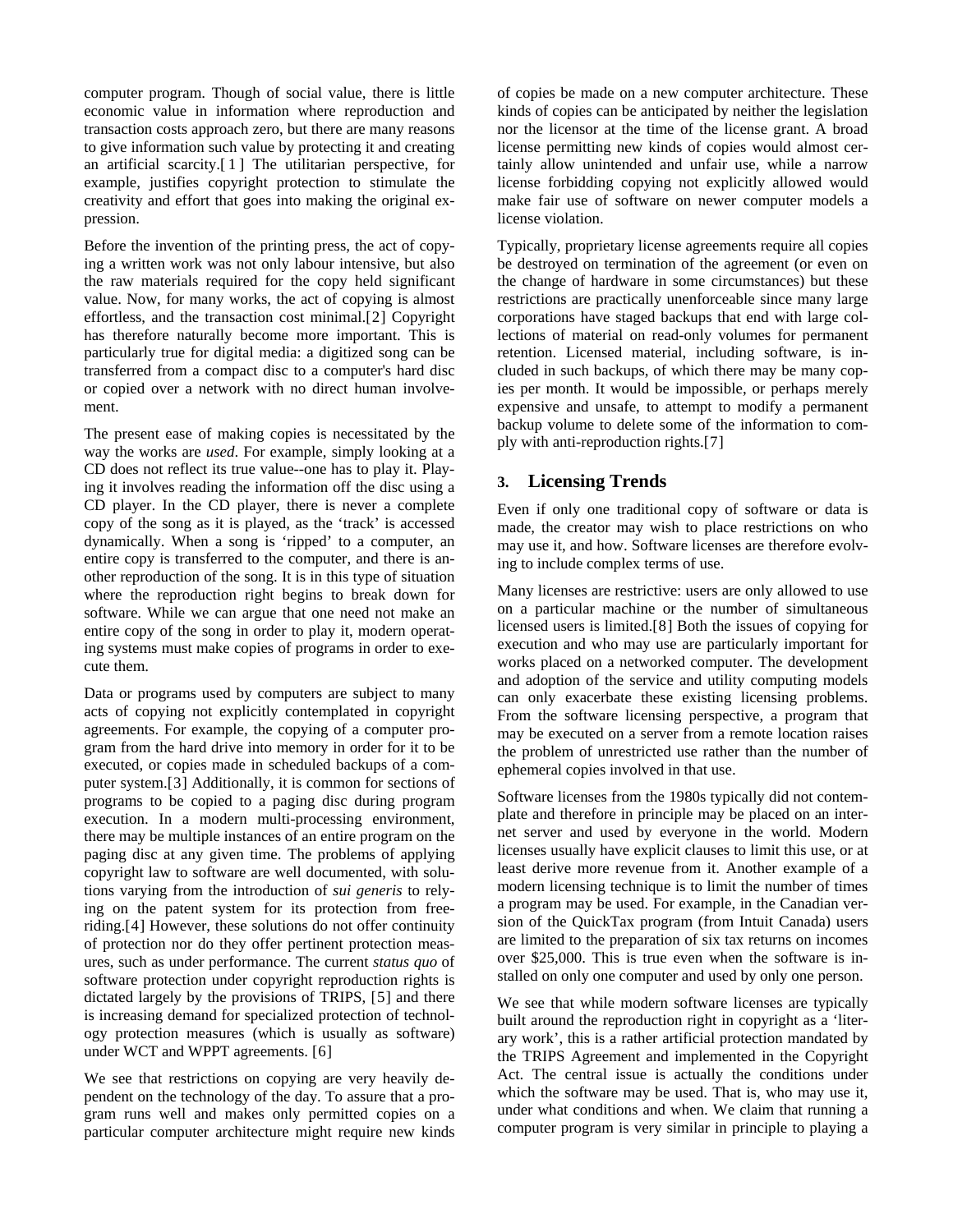piece of recorded music or video, or indeed a radio broadcast for web services. While the particular recording of a piece of music, motion picture or stage play script is protected by one copyright or another, in principle the more important intellectual property right in these works in this century is the exclusive right to authorize the performance of the work. [[9](#page-5-1)] This is particularly evident when the primary revenue stream is seen to come from performance licensing. We argue that these rights should equally well apply to software.

# **4. Performance Rights**

An area of intellectual property that has been developing rapidly over the last few years is that of protection for performance. The "performance rights" in a work capture the notion of when and how a work may be performed. For example, whether a play may be performed in front of a live audience or a piece of music may be broadcast by radio or played as the "on hold" music for a telephone answering desk.

Contracts that license performance rights can very finely specify the particulars of when, how and under what conditions the work may be performed. For example, the timing of opening nights of major motion pictures is carefully coordinated contractually. When one purchases a DVD, one does not have the right to use it arbitrarily; consumer DVDs are typically licensed for private home viewing only, even if one owns the DVD and one does not make any copy whatsoever. Contracts for stage production of Mamet's play *Glengarry Glen Ross* [[10](#page-5-1)] exclude its performance as theatre in the round.

The few legal actions that have made the courts and have turned on the performance right have mostly been driven by collective societies, with an example being *Society of Composers, Authors and Music Publishers of Canada (SOCAN) v. Demers* [[11](#page-5-1)] a case that is illustrative of a common situation. The defendants had authorised the performance of musical works in their bar even though they did not have a licence for those performances. Demers had to pay royalties, plus profits made from the infringement, and exemplary damages: they had refused to obtain appropriate licences even after being warned by SOCAN [[12](#page-5-1)] that their actions were infringing the Copyright Act.

Despite the paucity of legal action, the performance right is an important one. The National Music Publishers' Association most recent survey reports that some 46% of the music industry's income was from performance royalties, outstripping the 40% from reproduction based income.[[13](#page-5-1)] With the reduction in the need for physical media, this disparity is likely to grow.

The performance right has a shorter history than other intellectual property rights. Traditionally performance was protected as *droit voisins* or one of the 'neighbouring' rights akin to copyright. The International Convention for the Protection of Performers, Producers of Phonograms and Broadcasting Organizations, known as the Rome Con-

vention, secured the protection of performers rights (amongst others) . [[14](#page-5-1)] In Canada the 1996 amendments [[15](#page-5-1)] to the Copyright Act extended for broadcasts and performance. The Copyright Act defines performance: [[16](#page-5-1)]

"performance" means any acoustic or visual representation of a work, performer's performance, sound recording or communication signal, including a representation made by means of any mechanical instrument, radio receiving set or television receiving set;

It is important to note that each performance is protected, and that performance rights can, and usually do, co-exist with other rights in a work (for example the protection of an underlying literary work and musical work). Recent developments that illustrate the growing importance of these rights led to the World Intellectual Property Organisation (WIPO) Performances and Phonograms Treaty (WPPT) of 1996 [[17](#page-5-1)].



CT: Countries in Transition 41%: DC: Developing Countries 45% IC: Industrialized Countries 4%; LDC: Least Developed Countries 10%

### **Figure 1 Contracting Parties by Development Status (Countries only) [[18](#page-5-1)]**

It may seem anomalous that few industrialized countries have as yet adopted the WPPT, however the extension of performers' rights in that treaty (such as moral rights akin to those in literary works) and the greater investment by the industrialized nations have in the established framework for intellectual property protection, regardless of its degree of effectiveness or flaws, goes some way to explain this. The Canadian government is currently resurrecting the Bill for introduction to the House of Commons that will adopt the provisions of both the WPPT and the WIPO Copyright Treaty [[19](#page-5-1)]. Other WIPO treaties are under negotiation that potentially impact software. The Draft Treaty for the Protection of Broadcasting Organisations, that will give a copyright like right to broadcasters in materials that they transmit [[20](#page-5-1)].

## **5. Performance Rights: Models for Software**

Clearly there is sufficient flexibility in the concept of performance rights to encompass the needs of software licensing. To further illustrate how performance rights in software are a natural framework to govern software's use,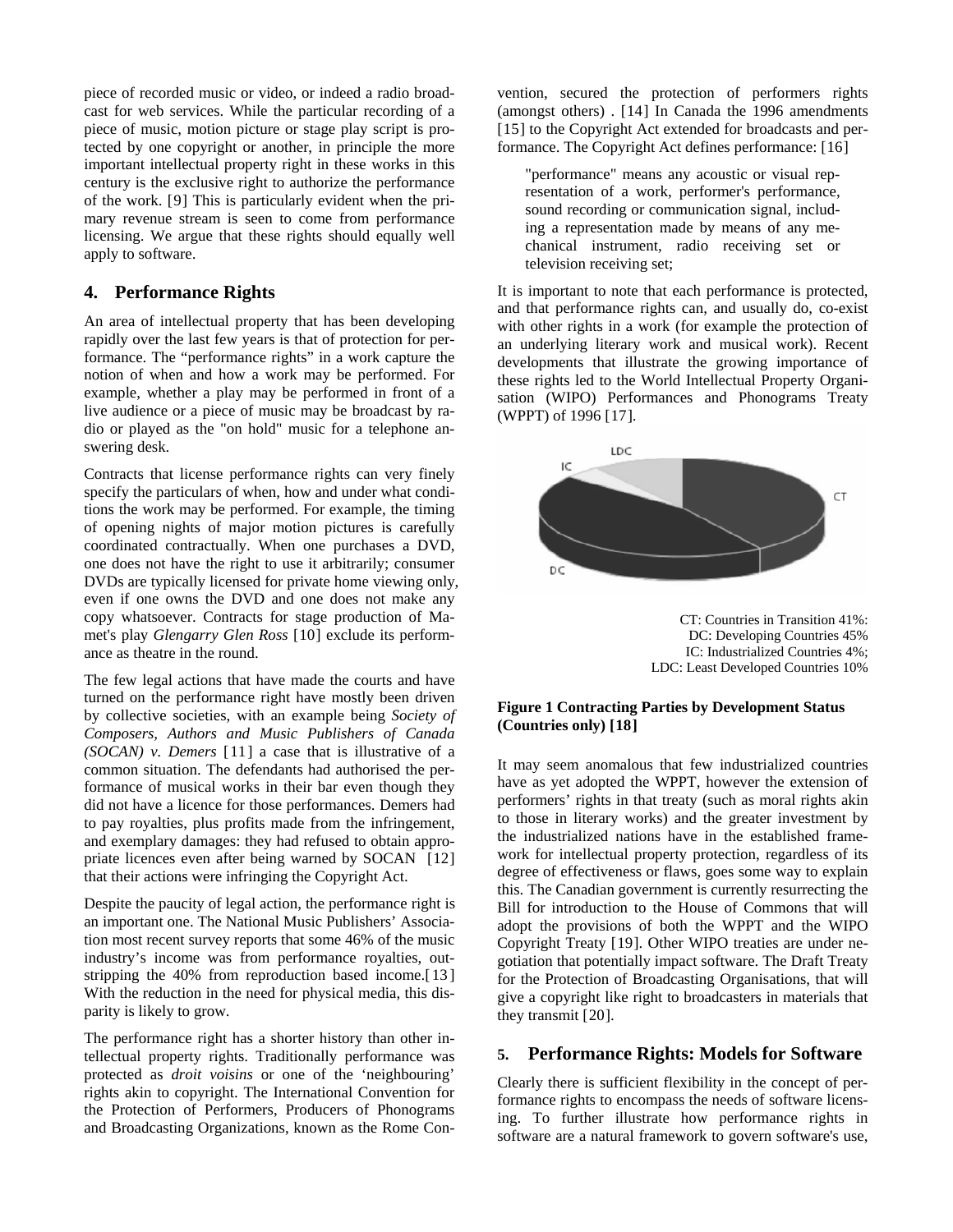consider the following hypothetical family of related works: a stage play *The Dukes of Wrath*, the cinematic production, the Broadway musical, the soundtrack of the Broadway musical, the anime version, the Macromedia Flash cartoon and the Java program rendering the same cartoon. In each case, there is the abstract work itself, the physical copy of the work and the performance of the work. Each of these is different and each of these is governed by different legal theories. To further underscore that computer programs are works that are performed, we point to the programming language Shakespeare. See Appendix A for a play that is actually a machine executable Shakespeare [[21](#page-5-1)] program to compute the Fibonacci numbers.

Traditional licensing models for works intended for entertainment tend to focus on public performance. Clearly, in their case, significant potential revenue comes from paid admission to public events or businesses using the materials and exposing their clientele, as public, to these works. One can also certainly imagine performance rights in music based on a pay-per-use private listening model.

Much of the use of software is private. Perhaps the normal software license best corresponds to the private home viewing license on VHS tapes, DVDs and music CDs. If the end user license agreement clearly specifies that all performance rights are reserved, save those that are explicitly granted license, then the next-generation of problems akin to network server use will be avoided. The end user has the right to perform through mechanical or other means the work only in accordance with the license agreement. Only the licensed user may perform the work.

We list below a few example terms under which performance rights may be of how performance rights in software could be specified:

- The work may only be performed for the licensee.
- The work may be performed for any employee of the licensee.
- The work may be performed on only a specified computer.
- The work may only be performed once, or a certain number of times, or an unlimited number of times during a particular period.
- Performance from a server over the Internet.
- Pay-per-use performance from a server over the Internet.
- Pay-per-period subscription of performance for a period over a network.
- Performance only for users of legal age (For example, gambling, sexually explicit software).

Licensing through agents or collective licensing analogous to SOCAN, BMI or ASCAP is a useful model to adopt, particularly with utility model computing services. This formulation solves the expensive problem of the eradication of backup copies since the licensee will not be required to destroy all copies at the end of the license but only to warrant never to perform them. Other restrictions on performance could relate to maintaining the artistic integrity of the work. For example, that a piece of software not be performed at a computer less than 3GHz is completely analogous to staging restrictions in the performance rights of a play. Naturally, software vendors are not typically interested in restricting the use of their software, only the unpaid use of their code. Thus, the main thrust from a business perspective, is to enable a model that better reflects the charging for use  $-i.e.$  performance of the code.

If a party is found to have violated copyright in a work then the remedies that may be sought are based on damages or accounting for the profits that flow out of the creation and existence of the infringing components of the work. Destroying the copies does not in itself effectively remedy the damages to the copyright holder. A violation of terms for performance rights, however, has a clearer basis for remedy as quantization of the value of a performance would be easier. Looking forward, we see that computer software is intended to be used. Unexecuted, a copy of software may perhaps have literary worth, instructional worth or artistic worth, but it is through performance that software provides its true value. By protecting the performance of the code, in addition to the value of the work from reproduction as a literary work, the intellectual property framework will better reflect the nature of computer software. With the adoption of utility models, software service centres online, and other remote execution of code, the performance model will provide a more realistic and true reflection of the use of this resource.

# **6. Conclusions**

We have argued that the current model for intellectual property rights in software is inadequate: Although the copyright reproduction right and patent rights address the manufacture of software they do not capture all the concepts necessary for software licensing – particularly with the trend of making more software available as web services and through centralized servers. We contend that the awkward terms of use in current software licensing practices are built on shaky legal grounds with little theory to withstand challenges. In contrast, the licensing of performance rights is well settled and suited to a remote distribution model as well as on fixed media (whether radio, wired network or digital disk). The use of computer software amounts to a performance of a work and thus falls squarely within this framework. With the adoption of utility models, software service centres online, and other remote execution of code, the performance model will provide a more realistic and true reflection of the use of this resource. The model presented here supports licenses derived from the true value of the software rather than an artificial distinction based on incidental copying. By basing software licenses on a well established legal theory with precedent supported by international conventions, we anticipate that licensing software through performance rights will be more robust and be better be able to withstand challenges compared with those based on *ad hoc* terms.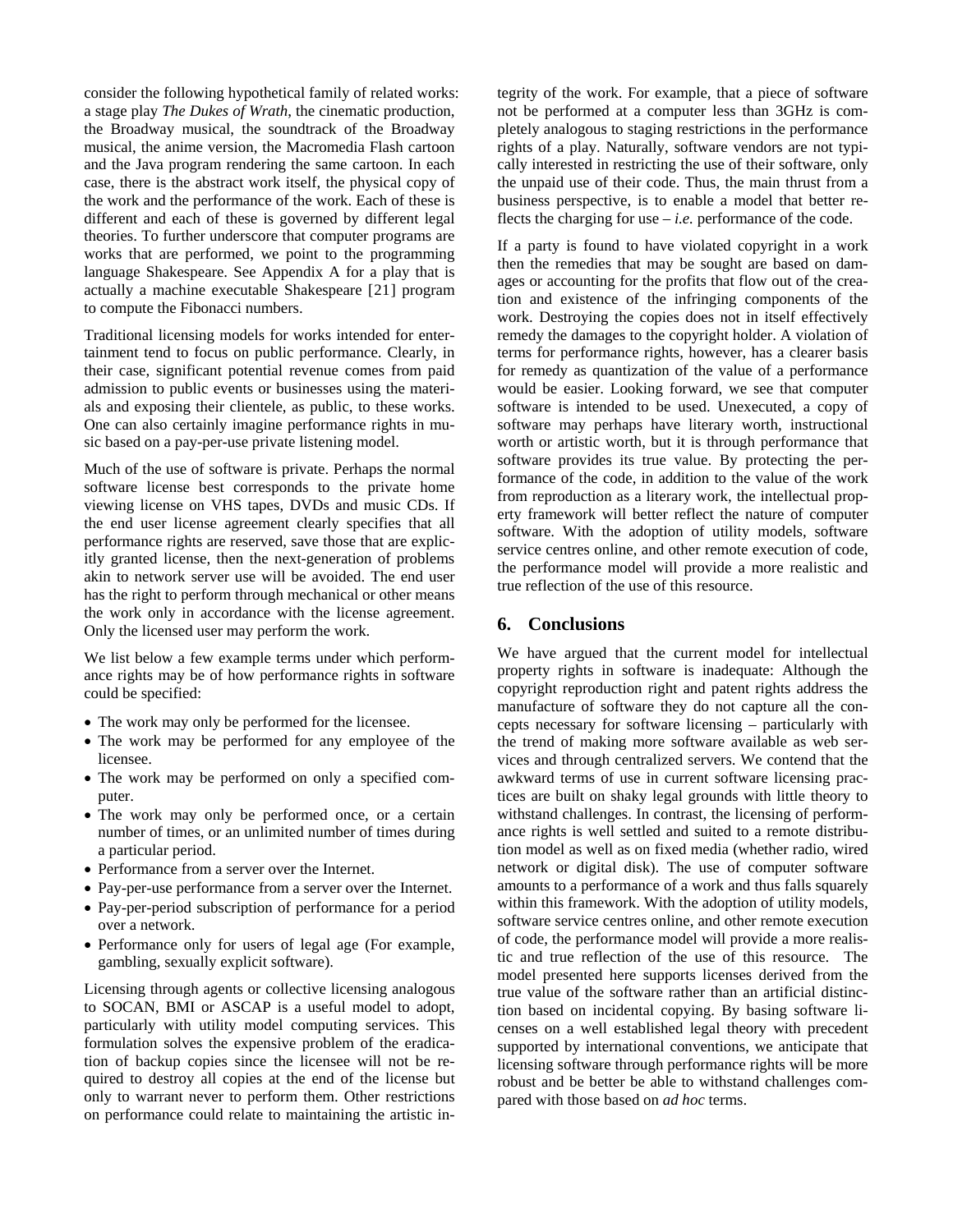#### **Appendix A: A Shakespeare Program**

The following play is a program written in the Shakespeare programming language, version 1.2.1. It reads an integer *n* as input and prints out the first *n* Fibonacci numbers.

The Rabbits of Verona.

Proteus, a gentleman of Verona.

Valentine, the best friend of Proteus.

Queen Elinor, who decides where it will end.

Isabella, a Countess who starts from nothing and becomes equal to the Queen.

The Abbot of Westminster, who has a short memory.

Act I: The origin of the specious. Scene I: Gentlemen of courage and envy. [Enter Proteus and Valentine] Valentine: You are a hero.

Proteus: You are nothing.

[Exeunt]

Act II: Counting on the Countess. Scene I: A secret encounter.

[Enter Isabella and Queen Elinor]

Isabella: Listen to your heart!

Queen Elinor: You are nothing.

Scene II: A secret conversation.

Queen Elinor: Am I better than you?

Isabella: If not, let us proceed to scene V. [Exeunt]

Scene III: Gentlemen exchange views. [Enter The Abbot of Westminster and Proteus] Proteus: You are as bold as myself. [Exit The Abbot of Westminster] [Enter Valentine] Valentine: You are as brave as the sum of myself and yourself.

[Exit Proteus]

[Enter The Abbot of Westminster] The Abbot of Westminster: You are as smooth as me. Open your heart! Valentine: You are as misused as an honest old rural bottomless rich grandfather. Speak your mind! [Exeunt] Scene IV: The Countess gains stature. [Enter Isabella and Queen Elinor] Queen Elinor: Thou are as bold as the sum of thyself and a roman. Isabella: Let us return to scene II. [Exeunt] Scene V: The Countess is now great. Queen Elinor: You are as mighty as an angel. Isabella: You are as miserable as a toad. [Exeunt] Act III: Untying the knot.

Scene I: The confession of a gentleman.

[Enter Proteus and Isabella]

Isabella: Open your heart!

Proteus: You are as lovely as the sum of the sweetest reddest blossoming rose and a sunny summer's day. Speak your mind!

Isabella: You are an animal!

[Exeunt]

After compilation, the program may be run to compute the Fibonacci numbers, as shown below. The number 45 is typed by the user to specify how many Fibonacci numbers are desired.

% *rabbits* 

*45* 

1 1 2 3 5 8 13 21 34 55 89 144 233 377 610 987 1597 2584 4181 6765 10946 17711 28657 46368 75025 121393 196418 317811 514229 832040 1346269 2178309 3524578 5702887 9227465 14930352 24157817 39088169 63245986 102334155 165580141 267914296 433494437 701408733 1134903170 1836311903